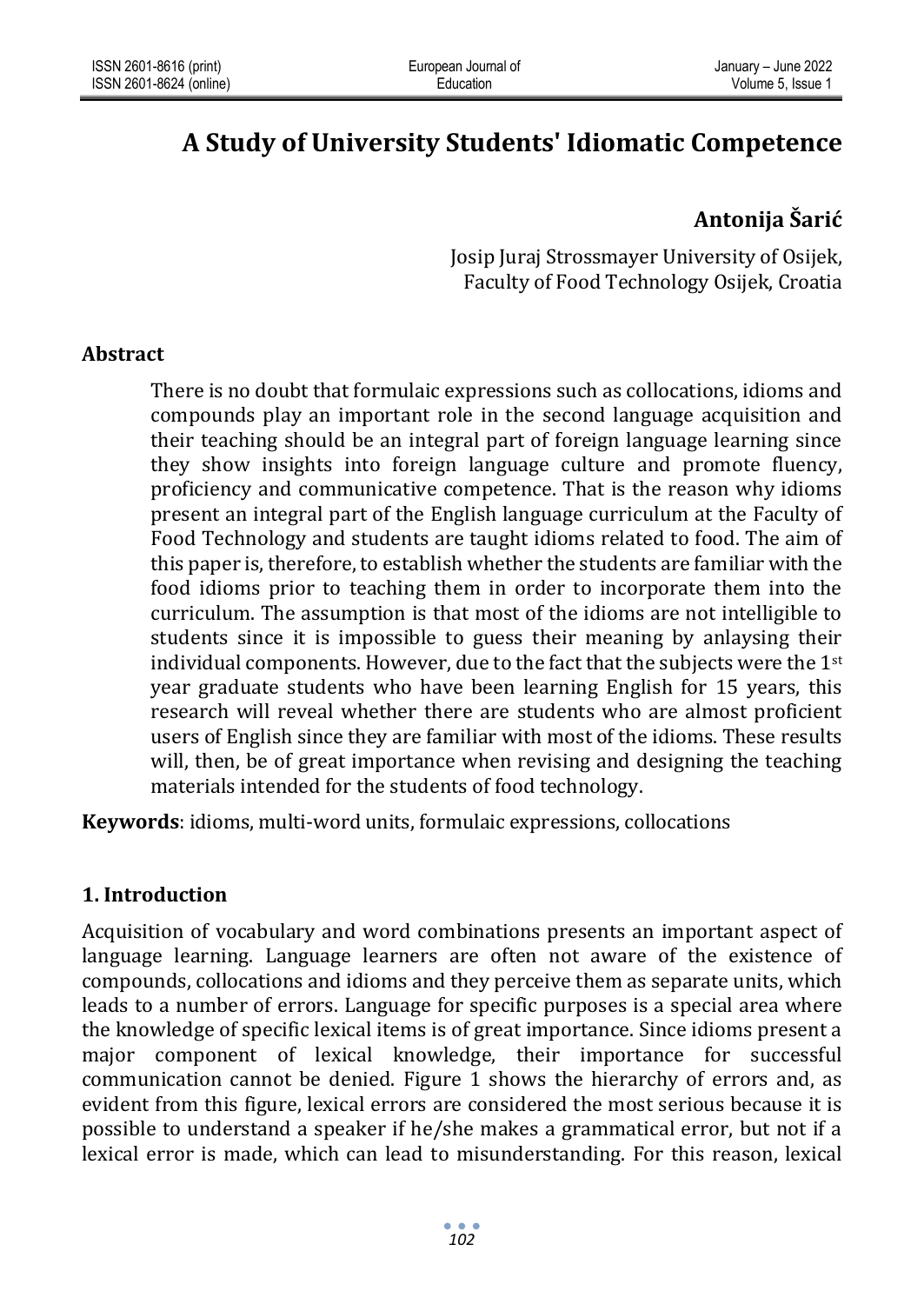units play a pivotal role in language teaching and learning and lead to native-like proficiency.

THE MOST SERIOUS THE LEAST SERIOUS



*Figure 1*. Hierarchy of mistakes according to McCretton and Rider. Source: Adapted from James (1998, p. 229)

## **2. Defining idioms**

A lot of problems emerge when one tries to define idioms. Scholars agree on one point: they are multi-word units. So are collocations, which do not cause any serious problems to the EFL/ESL learners in the understanding process (Mackin, 1978). A multi-word unit can be defined as a fixed and recurrent pattern of lexical material sanctioned by usage (Grant and Bauer, 2004). This term encompasses both idioms and restricted collocations (those where it is possible to substitute only one constituent), but not phrasal verbs since they are a separate and independent group that deserves research on its own. According to Fernando (1996), idioms are "conventionalized multi-word expressions often, but not always non-literal." Gramley and Patzhold (2003) define an idiom as a "complex lexical item which is longer than a word form but shorter than a sentence and which has a meaning that cannot be derived from the knowledge of its component parts." In the Cambridge Advanced Learner's Dictionary, we can find the following definition of an idiom: a [group](https://dictionary.cambridge.org/dictionary/english/group) of words whose [meaning](https://dictionary.cambridge.org/dictionary/english/meaning) [considered](https://dictionary.cambridge.org/dictionary/english/considered) as a [unit](https://dictionary.cambridge.org/dictionary/english/unit) is different from the [meanings](https://dictionary.cambridge.org/dictionary/english/meaning) of each word [considered](https://dictionary.cambridge.org/dictionary/english/considered) [separately.](https://dictionary.cambridge.org/dictionary/english/separately) However, the context in which a certain multi-word unit is used is necessary to decide whether we are dealing with a literal or idiomatic interpretation of a multi-word unit. For example, a multi-word unit *to kick the bucket* can have the following meaning: to strike the pail with your foot or to die. It is generally accepted, however, that literal senses of some expressions do not survive alongside their figurative ones in normal, everyday use (Cowie, Mackin and McCaig 1993). The criteria for defining idioms have changed, have been narrowed and modified by lexicographers, Eastern European phraseologists, lexical semantics, lexicologists and vocabulary in language teaching research, and the most generally accepted definition of an idiom is the one describing them as words, whose meaning cannot be predicted from the meaning of their constituent parts (Grant and Bauer, 2004).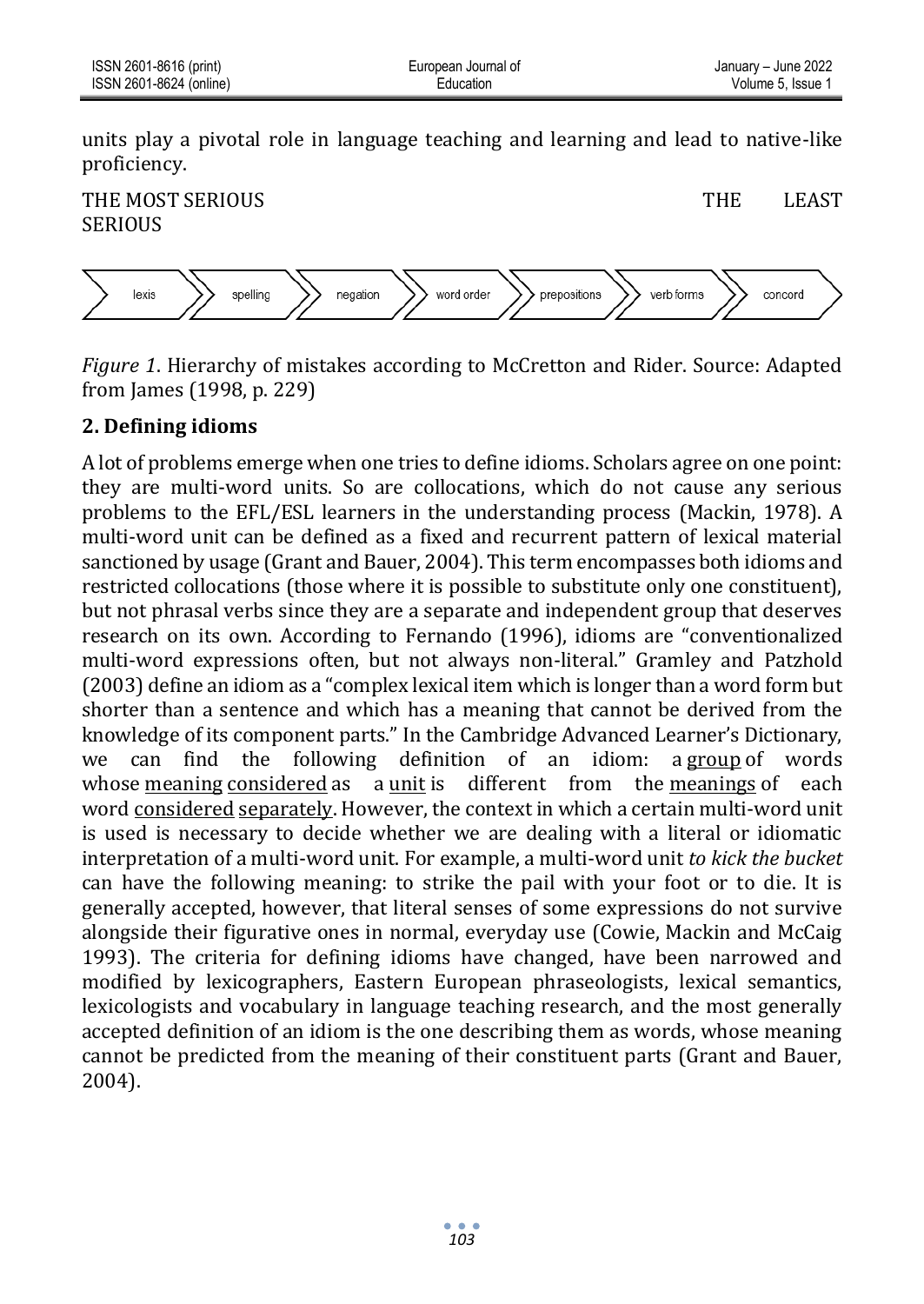# **3. Types of idioms**

Makkai (1972) divides these idiomatic multi-word units into a heterogeneous set of phrase and sentence "types", the most common of which include lexemic idioms (those can be subdivided into phrasal verbs -*bring up*, tournures – *rain cats and dogs*, irreversible binominals – *coffee and cream*, phrasal compounds - *blackmail*, incorporating verbs - *eavesdrop* and pseudo-idioms – *to and fro*), and sememic idioms (further subdivided into: proverbs – *It never rains but it pours*, familiar quotations – *brevity is the soul of wit*, first-base idioms associated with a national game like baseball – *have two strikes against one*, idioms of institutionalized politeness – *May I ask who's calling*?, idioms of institutionalized greeting – *how do you do*?, idioms of an institutionalized understatement – *I wasn't too crazy about him* and idioms of institutionalized hyperbole – *he won't even lift a finger*). This classification was further extended by different authors. Alexander (1987) adds four more categories to Makkai's classification of lexemic idioms (proverbial idioms – *the land of Nod*, metaphorical idioms – *a hot potato* and idiomatic similes – *as cool as a cucumber*) and McCarthy (1998) adds even more categories – prepositional expressions – *in two shakes of a lamb's tail*, frozen similes – as keen as mustard, possessive's phrases – *a king's ransom*, opaque compounds – *a mish-mash*, idiomatic speech routines, gambits and discourse markers – *by the way*, restricted collocations – *breakneck speed* and cultural allusions – *to be or not to be*. Semantically, idioms can be classified into six categories: a) semi-idioms which include at least one word connected to its literal meaning (e.g. *stir up trouble*), b) semi-opaque idioms whose meaning can be guessed, but not easily (e.g. *keep one's head above water*), c) pseudo idioms which include an element that has no meaning on its own (e.g. *spic and span*), d) pure idioms, wellformed idioms, or idioms that have both literal and non-literal meaning (e.g. *spill the beans*), e) full idioms which consist of constituents whose ordinary meanings are not related to the idioms' semantic interpretations (e.g. *toe the line*) and f) figurative idioms that have figurative meanings besides current literal interpretations (e.g. *catch fire*) (Grant 2003). Syntactically, idioms seem to include any type of immediate constituent (they can be further divided into asyntactic idioms – *by and large*, commonly occurring phrase patterns – *in the nick of time*, clause patterns – *foot the bill*, different grammatical types – *keep tabs on someone*). However, such classification provides descriptions rather than definitions (*under the water, blow the gaff*). As far as functional classification of idioms is considered, it appears that the function of idioms varies with the spoken (making complaints or for topic transition) or written genre. No matter which classification is considered, they seem to exhibit discoursal (Moon, 1998a) and pragmatic functions as well (Simpson and Mendis, 2003). Liontas (1999, as cited in Liontas, 2017) claims that there are at least three relevant dimensions to any given idiomatic expression: the semantic opacity dimension (also known as transparency), the structural dimension, and the conventionalized pragmatic dimension. Semantic opacity or transparency is "the extent to which an idiom's meaning can be inferred from the meanings of its constituents" (Glucksberg,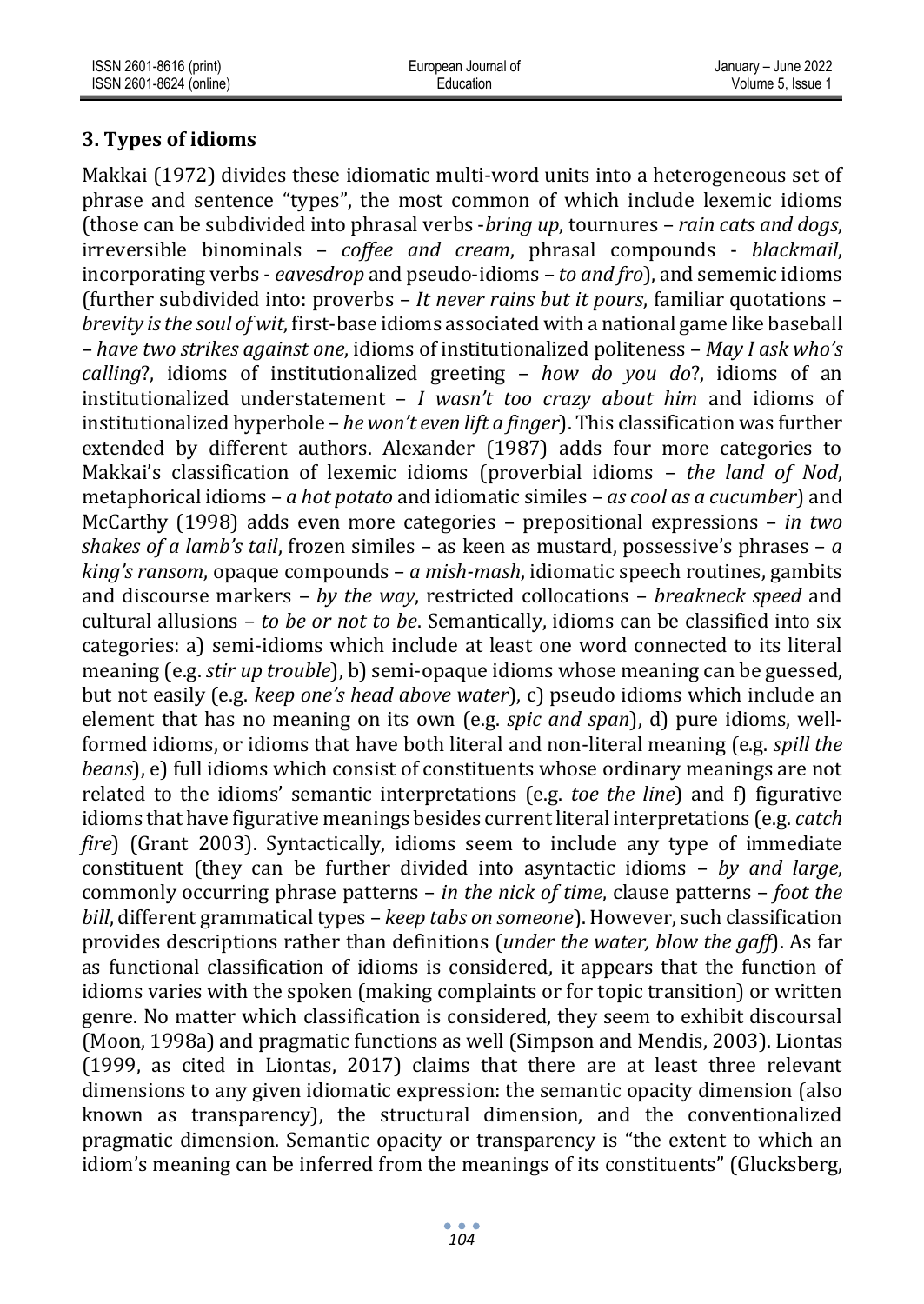| ISSN 2601-8616 (print)  | European Journal of | January - June 2022 |
|-------------------------|---------------------|---------------------|
| ISSN 2601-8624 (online) | Education           | Volume 5. Issue 1   |

2001: 74). When the structural dimension is taken into account, they interpreted as are memorized configurations which are identified when those word configurations become unique to the idiomatic expression in the minds of language learner (Glucksberg, 2001).

#### **4. Importance of idioms**

It is a well-known fact that learning the words individually results in a number of problems. It takes a lot of time to retrieve the words from the learners' memory and to make proper sentences. Thus, learning the words in chunks and different combinatory possibilities of words contribute to developing proficiency in a foreign language. A successful language learning mastery includes a crucial component of learning formulaic sequences such as idioms, collocations, and compounds (Wray, 2000). Apart from that, learning idioms and other formulaic sequences results in making the learners familiar with the foreign language culture and customs. It is roughly estimated that native speakers of English use approximately 7,000 idioms per week, although these numbers have yet to be corroborated by empirical data (Hoffman, 1984, as cited in Liontas, 2017). That is the reason why idioms should be included in the curriculum and should be presented to learners according to the frequency of usage, which is a topic covered by applied and corpus linguists who take into accounts the frequencies and patterns of idioms in order to give priorities in teaching and learning contexts (Liu, 2003). While designing the teaching materials, the teachers can group the idioms according to themes, which creates the possibility of better retention since these topics and themes present a framework and organization for the random lists and make it much easier for the learners to grasp them more deeply (Boers, 2000). There is a wide range of idioms related to nature, animals, body parts, sports, food, etc. It just remains for the teachers to check and decide which idioms out of these groups are used most frequently. Another, so-called, non-semantic approach to teaching is to provide the idioms one by one and quite incidentally through the materials. The importance of formulaic sequences is also emphasized by Nattinger and DeCarrico (1992) who point out their usefulness in teaching conversation and developing fluency. Promotion of communicative competence, proficiency, fluency and familiarization with the target language seem like convincing arguments emphasizing the importance of idioms (Wray, 2000; Wood, 2002; Schmitt, 2004; Thyab, 2016). That is the reason why idioms should find their place in teaching materials and curriculum.

## **5. Methodology**

For corpus analysis, two written activities were administered to thirty 1<sup>st</sup> vear graduate students of the faculty of food technology. These students have been studying English for 15 years. That is the reason why the receptive (in the first activity) and productive (the second activity) knowledge of idioms was tested. In the first activity, the students were asked to connect twenty-two food idioms with their meanings. The second activity was designed to check the productive knowledge of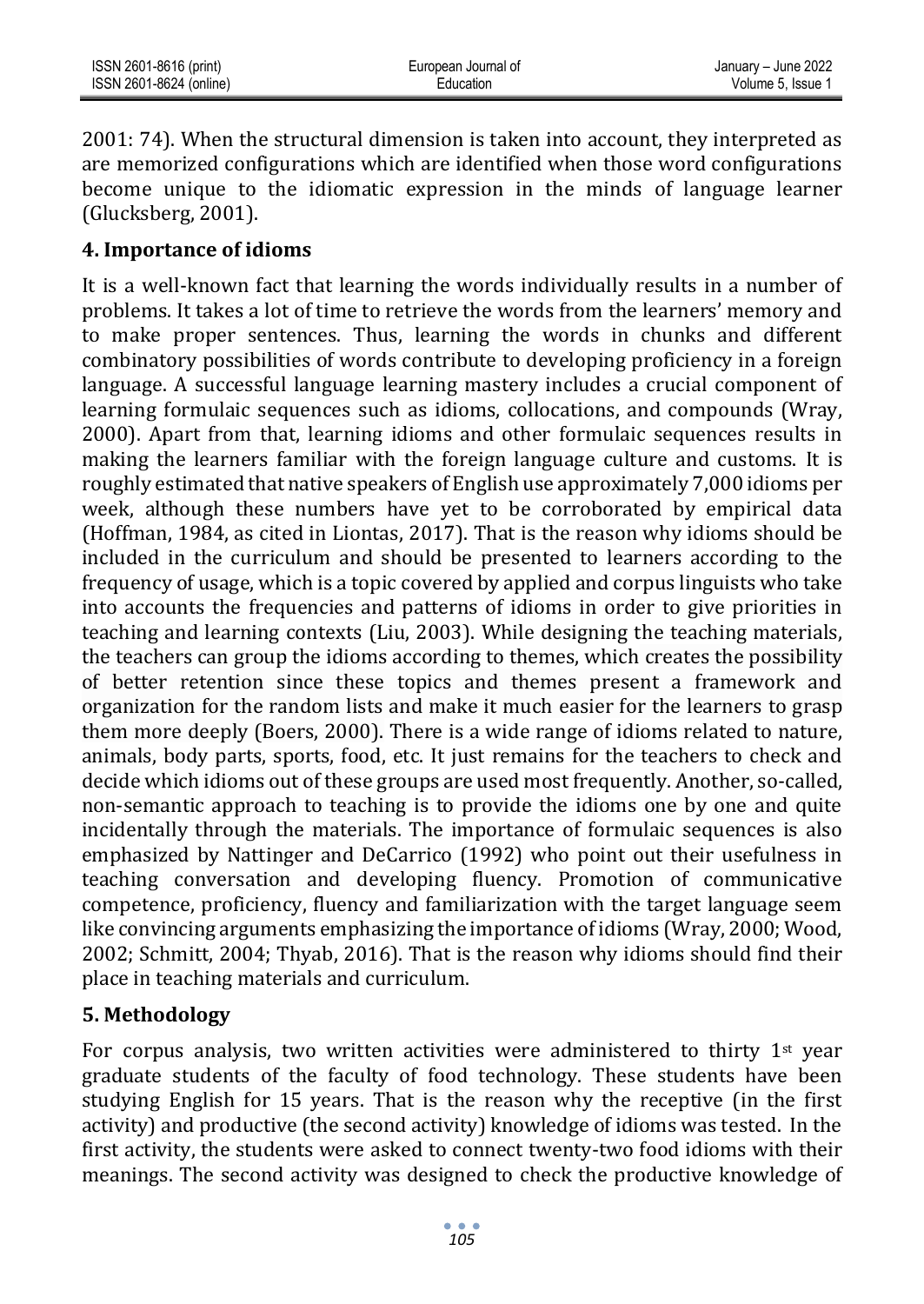| ISSN 2601-8616 (print)  | European Journal of | January - June 2022 |
|-------------------------|---------------------|---------------------|
| ISSN 2601-8624 (online) | Education           | Volume 5. Issue 1   |

idioms since the students were asked to use idioms from the previous activity in the sentences containing gaps. It is generally accepted that most of the idioms are not intelligible to students, but the activities were so designed (starting from the easier) to enable students to fulfil their tasks without any difficulties (in the first activity, they could have matched the idioms they are familiar with their meaning and the meaning of the rest of the idioms could have been guessed). The other reason why this research was conducted on the  $1<sup>st</sup>$  year graduate students is the fact that they have been studying English for quite a lot of time and there may be students who are advanced (or proficient) users of English who can recognize and use idioms related to food.

#### **6. Results and discussion**

The results of this research were attained from the corpus which consisted of 22 idioms. In the first activity, the students had to match idioms with their meanings (Table 1). The students were very successful since the accuracy percentage shown in Table 3 was very high (77 %). They had most problems with matching the idiom *to go pear-shaped* with its meaning since the accuracy percentage was only 33 %. The idioms *full of beans* and *to put all one's eggs in one basket* were correct in 50 % of cases, whereas they were well-familiar with the idioms *a piece of cake* and *a big cheese* (accuracy percentage 97%), followed by *to take something with a pinch of salt* and *to be as alike as two peas in a pod* (accuracy percentage 90 %). Generally speaking, the students showed good receptive knowledge of idioms, which was checked in the first activity. The next step was to use the idioms from the  $1<sup>st</sup>$  activity in the corresponding sentences, so as to check the productive knowledge of idioms (Table 2). The results obtained in this case were slightly below the score from the previous activity. Namely, the accuracy percentage, also shown in Table 1, was 71 %. The idiom they had the most problems with was *to go pear-shaped* as in the first activity. However, they were more successful in the actual application of the idiom in a sentence, the accuracy percentage being 40 %. It was also difficult for them to use the idiom *hot potato* in a sentence (53 % accuracy). Interestingly, they had less problems with the usage of idioms *full of beans* and *to put all one's eggs in one basket* in a sentence (63 % and 67 % accuracy, respectively). Their score was, again, very high for the idiom *a piece of cake* (97 %), followed by the idiom *carrot top* (90 %). As expected, the students were less successful in the second activity since they were confronted with a more difficult task although there were students whose score was 100 %. However, the results do not deviate much from the previous activity so the next goal was to check whether there is a positive correlation between these two tasks. It was tested by Pearson's correlation coefficient. The score obtained was 0.7 which indicates a positive correlation between these two activities, meaning that it is very likely for the students who failed to match the idiom to its meaning to make the same error while using the same idiom in the corresponding sentence. The low scores obtained in some cases are a signal that some idioms (*to go pear-shaped, hot potato*) are not known to students and they show us that they should be practised and taught more in the future. The possible reasons why the students are not familiar with these idioms might be due to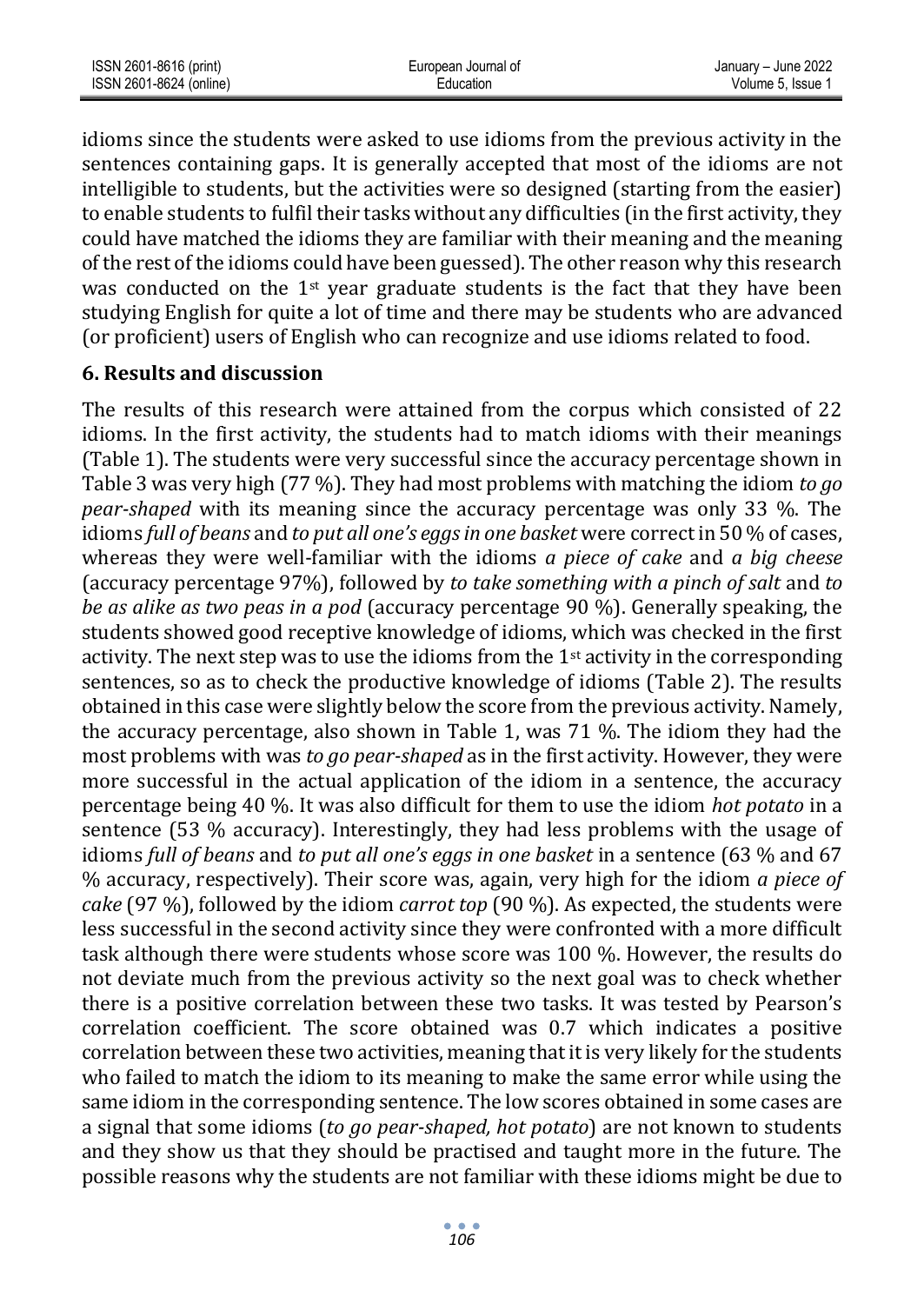| ISSN 2601-8616 (print)  | European Journal of | January - June 2022 |
|-------------------------|---------------------|---------------------|
| ISSN 2601-8624 (online) | Education           | Volume 5. Issue 1   |

the contextual factors, meaning they were not exposed enough to these idioms and could, therefore, not foresee their meanings although the idiom *hot potato* is used very often and it is not clear why it is not familiar to the students. Out of all the abovementioned idioms, the idiom *in a nutshell* is the most frequently used (Rafatbakhsh and Ahmadi, 2019) with the usage of 1.18 per million and this research showed that this idiom was used correctly in 80 and 70 % of cases, respectively. So, one of the methods of teaching idioms could be to present them to students according to their frequency of usage and to organize them according to different themes conveyed by their meaning. Previous research on idiom learning strategies revealed that the most frequently used strategies were guessing the meaning of the idiom from the context, discussing and analysing the idiom, using the literal meaning of an idiom, repeating and paraphrasing idiom, using background knowledge, referring to an L1 idiom, imagining an actual situation in which the expression could be used, a meta-analysis about the nature of idioms, using an L1 equivalent, group discussion, retelling and rephrasing (instead of 'repeating and paraphrasing'), and figuring out the meaning of individual words in order to guess the meaning as a whole (Cooper, 1999; Al-Khawaldeh et al., 2016). An additional strategy which could be applied is using various media and different kinds of texts to encourage the students to explore authentic L2 language materials themselves (Pucelj, 2018). Furthermore, some studies were also conducted to establish the relationship between the participants' attitudes and the idiom learning strategies they employ while acquiring new idioms (Liontas, 2002; Ababneh, 2016). There seems to be a positive correlation between these two variables, meaning the more positive the attitude a student has, the more strategies he or she will use to learn new idiomatic expressions. Very high scores obtained in the present study showing that the students possess good knowledge of idioms could be explained by the fact that Croatian students do have an overall positive attitude towards English, regardless of their education level (Mihaljević Djigunović, 2007; Batur, 2016; Badžoka, 2017). Furthermore, the studies conducted in Croatia also show that there is a small statistically significant positive correlation between the participants' academic achievement and the attitudes towards acquiring new idiomatic expressions. It implies that the learners that have a higher grade in the course also possess a more positive attitude towards learning idiom (Pucelj, 2018). Overall, it can be concluded that the students show positive attitudes towards learning new idioms and that they already possess good knowledge of idioms; it is only up to the teachers to find the most efficient way of teaching them and create the materials that would best suit their students' desires and wishes.

| Idiom               | meaning         |
|---------------------|-----------------|
| 1 to egg someone on | earn the income |
| 2 a big cheese      | very relaxed    |

*Table 1*. Idioms and their meaning (1<sup>st</sup> activity)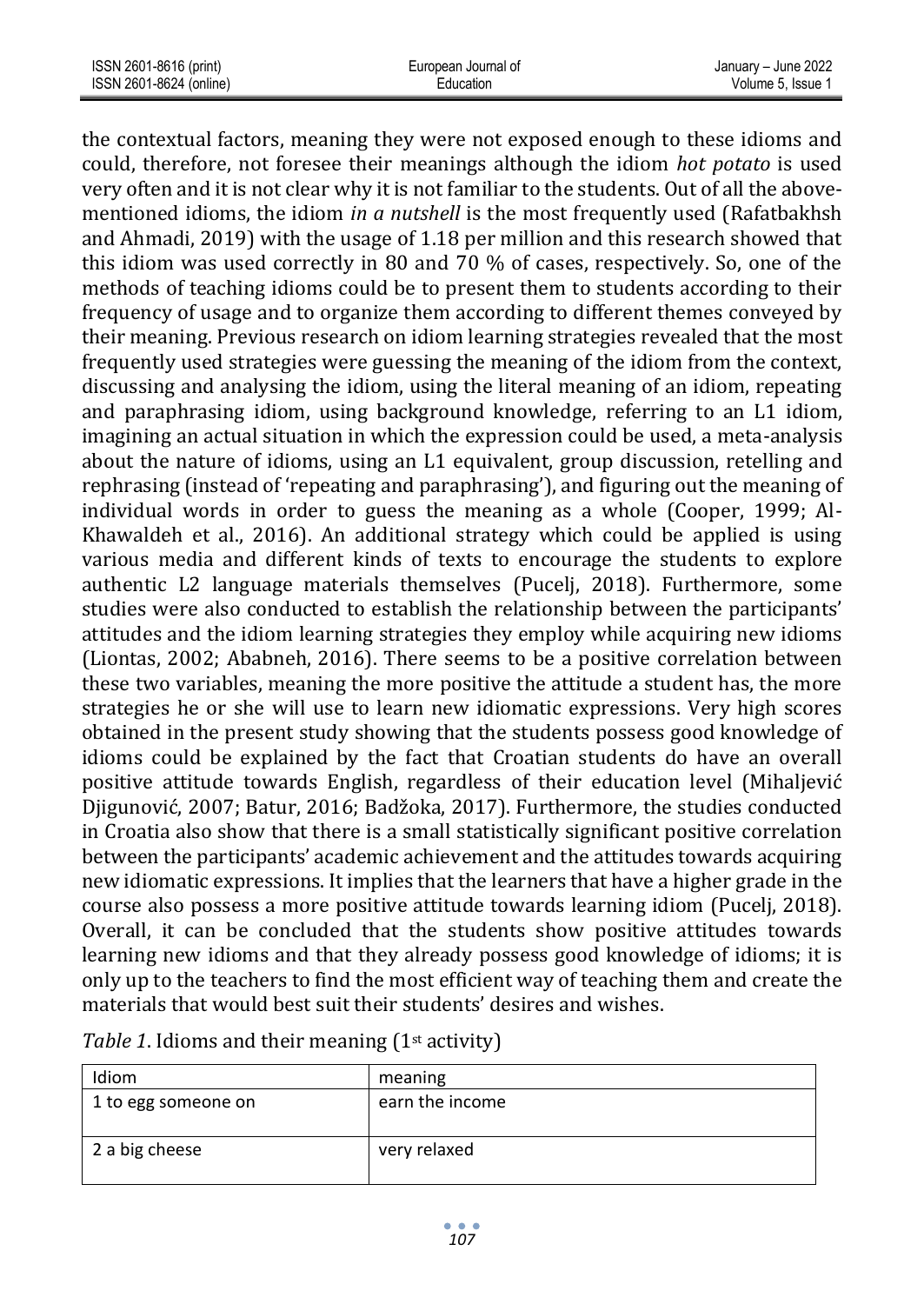| 3 to bring home the bacon          | very important person (VIP)                            |
|------------------------------------|--------------------------------------------------------|
| 4 to butter someone up             | person with red or orange hair                         |
| 5 carrot top                       | be extra nice to someone (usually for selfish reasons) |
| 6 cool as a cucumber               | be pregnant                                            |
| 7 full of beans                    | have a lot of (silly) energy                           |
| 8 hard nut to crack                | rely on one single thing                               |
| 9 hot potato                       | use your brain                                         |
| 10 in a nutshell                   | do not be upset about making a mistake, since you      |
|                                    | cannot change that now                                 |
| 11 it's/there's no use crying over | don't consider sth 100% accurate                       |
| spilled milk                       |                                                        |
| 12 a piece of cake                 | to become irrational or crazy                          |
| 13 to put all one's eggs in one    | difficult to understand (often a person)               |
| basket                             |                                                        |
| 14 to take something with a pinch  | a controversial or difficult subject                   |
| (grain) of salt                    |                                                        |
| 15 use your noodle                 | in summary                                             |
| 16 to know one's onions            | to redden in the face (blush)                          |
| 17 to go pear-shaped               | reveal the truth                                       |
| 18 to be as alike as two peas in a | to be very similar                                     |
| pod                                |                                                        |
| 19 to go bananas                   | to fail or fall apart                                  |
| 20 to go red as a beetroot         | to be very knowledgeable or skilled in some area       |
| 21 to spill the beans              | very easy                                              |
| 22 to have a bun in the oven       | to urge someone to do something                        |

# *Table 2.* Idioms in a sentence

| idiom                   | sentence                                                                                     |
|-------------------------|----------------------------------------------------------------------------------------------|
| full of beans           | The kids are always<br>after sleeping.                                                       |
| bring home<br>the bacon | My husband has had to<br>ever since I lost my job.                                           |
| carrot top              | bet my future child will be a<br>. Red hair runs in my family.                               |
| to go pear-<br>shaped   | The project was very successful at first, but then it<br>. Everything went completely wrong. |
| go bananas              | when he found his wife had crashed his car.<br>Robert<br>I've never seen him so angry.       |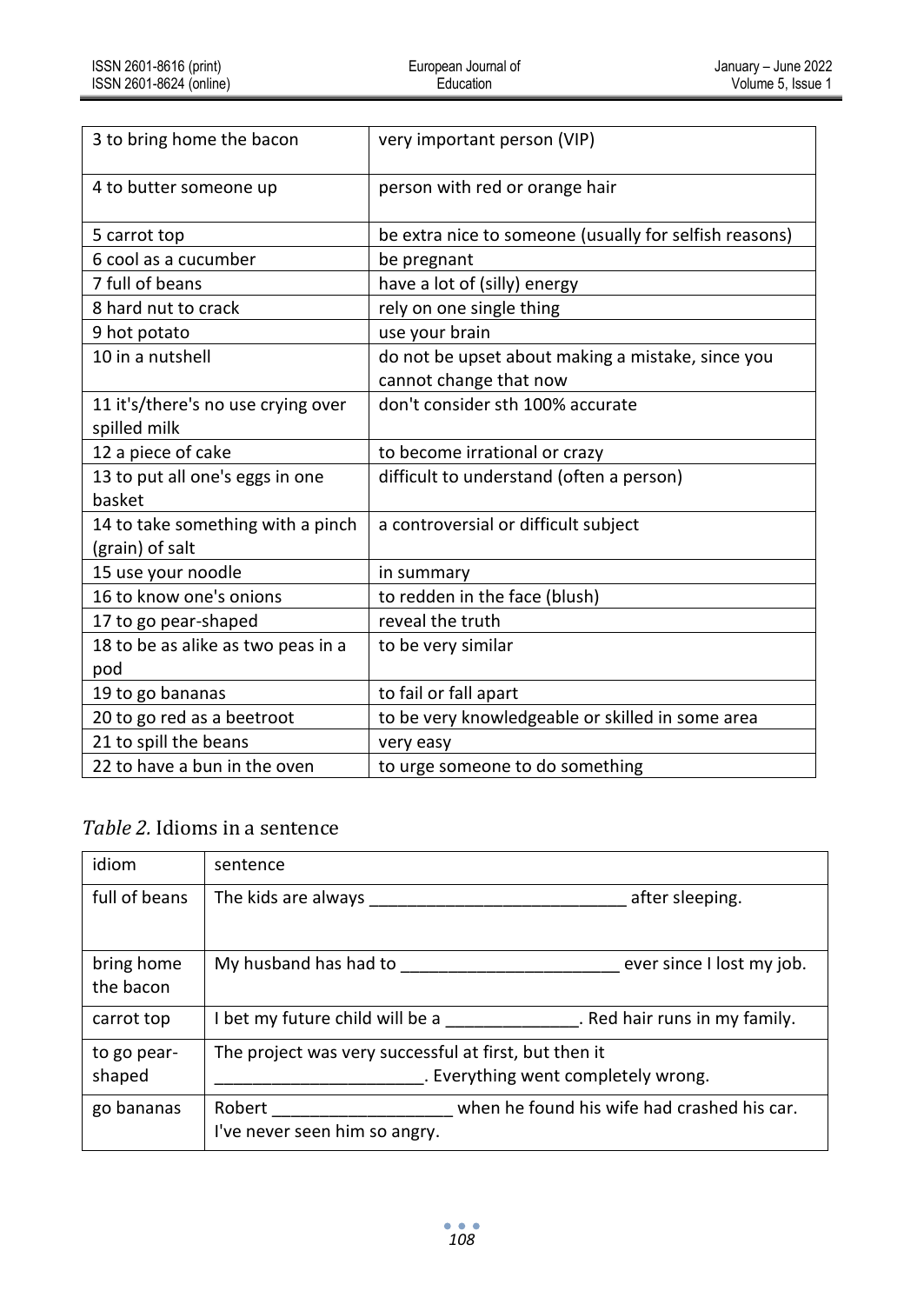| egg<br>someone on                                          | The gang tried to _________ us _________ but we didn't want to fight.                                                                              |  |  |
|------------------------------------------------------------|----------------------------------------------------------------------------------------------------------------------------------------------------|--|--|
| cool s a<br>cucumber                                       | When the fire broke out everybody panicked, except Tom. He stayed                                                                                  |  |  |
| as alike as<br>two peas in<br>a pod                        | they're completely identical.                                                                                                                      |  |  |
| red as a<br>beetroot                                       | Brian went _________________________ when he realized that we'd overheard<br>what he said. He was so embarrassed.                                  |  |  |
| to know<br>one's onions                                    | If you want to know about the pros and cons of GMO, ask William. He really<br>________________________________. It's a field which he's expert in. |  |  |
| to have a<br>bun in the<br>oven                            | I don't think she will come to the bar because she has                                                                                             |  |  |
| to take<br>something<br>with a pinch<br>(grain) of<br>salt | Take everything you read on the Internet with a measurement of and<br>you'll be okay.                                                              |  |  |
| a big cheese                                               | I thought I was just going to interview the secretary, but they let me talk to<br>the ____________________ himself.                                |  |  |
| butter<br>someone up                                       | We'll have to _______________ Anne ___________ before we tell her the news<br>about the broken plate.                                              |  |  |
| hard nut to<br>crack                                       | The spy we captured is a ______________; he hasn't said a thing since we b<br>egan the interrogation.                                              |  |  |
| hot potato                                                 | Another ______________ in US politics is whether or not to keep abortion<br>legal.                                                                 |  |  |
| in a nutshell                                              | I don't want the long version-<br>just tell me what your point is                                                                                  |  |  |
| It's no use<br>crying over<br>spilled milk                 | I know that you really wanted to pass that exam, but you didn't study<br>enough. There's _____________________. It will be better next time.       |  |  |
| a piece of<br>cake                                         | for me. It is very easy and I don't<br>Studying English is _________<br>have to prepare at home at all.                                            |  |  |
| to put all<br>one's eggs in<br>one basket                  | I applied to several colleges so I _________________________ in one basket.                                                                        |  |  |
| to use one's<br>noodle                                     | You're going to have to really ____________________ on this crossword puzzle.<br>It's an extra difficult one.                                      |  |  |
| to spill the<br>beans                                      | There is a surprise party for her on Saturday. Please don't _____________.                                                                         |  |  |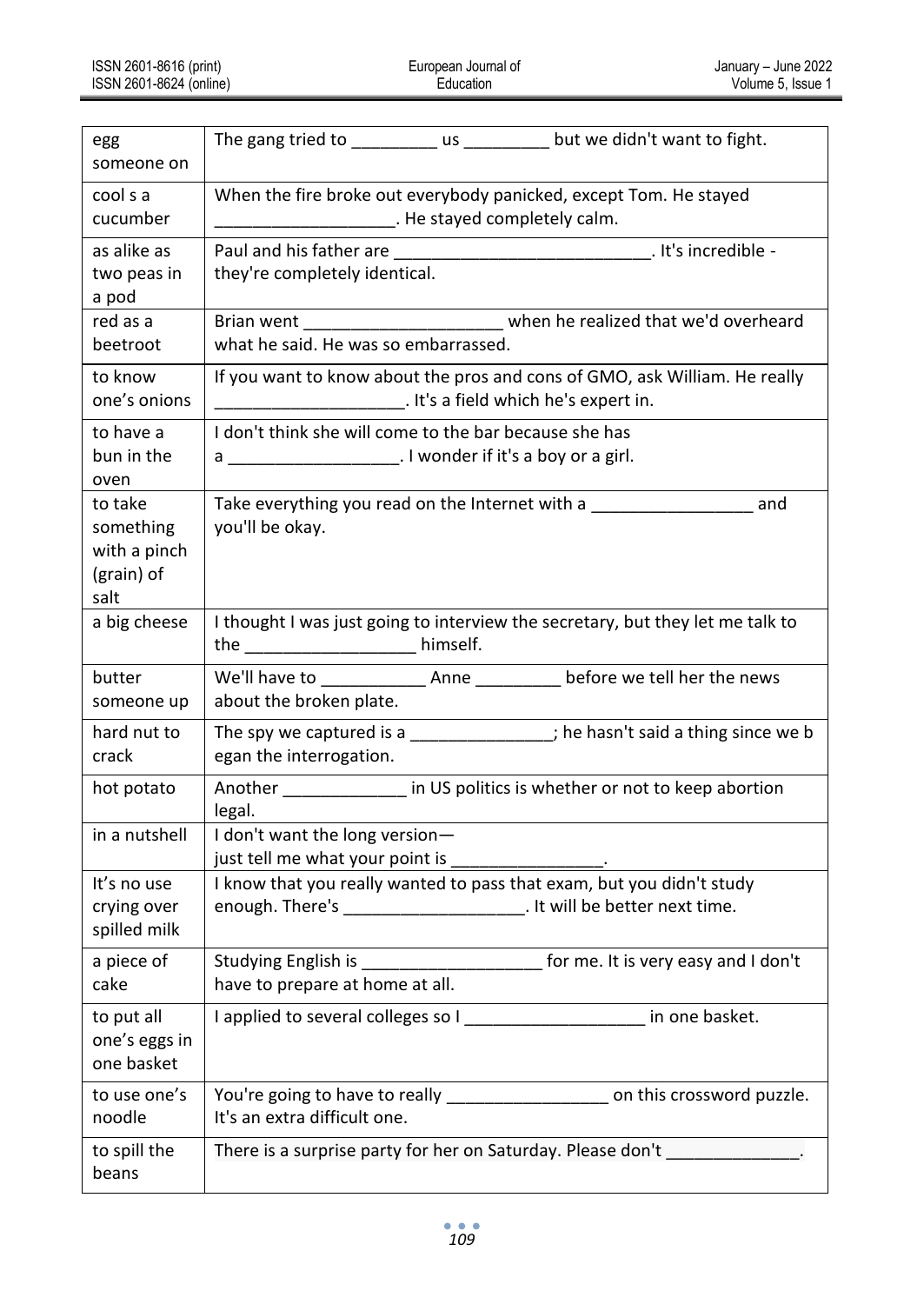| idiom                                           | % accuracy                 | % accuracy                 | Pearson's   |
|-------------------------------------------------|----------------------------|----------------------------|-------------|
|                                                 | (1 <sup>st</sup> activity) | (2 <sup>nd</sup> activity) | correlation |
|                                                 |                            |                            | coefficient |
| 1 egg someone on                                | 83%                        | 63 %                       |             |
|                                                 |                            |                            |             |
| 2 a big cheese                                  | 97%                        | 80%                        |             |
| 3 bring home the bacon                          | 83%                        | 70 %                       |             |
| 4 butter someone up                             | 80%                        | 73 %                       |             |
| 5 carrot top                                    | 90%                        | 90%                        |             |
| 6 cool as a cucumber                            | 87%                        | 83 %                       |             |
| 7 full of beans                                 | 50%                        | 63 %                       |             |
| 8 hard nut to crack                             | 83%                        | 80%                        |             |
| 9 hot potato                                    | 57%                        | 53 %                       |             |
| 10 in a nutshell                                | 80%                        | 70 %                       |             |
| 11 it's/there's no use crying over spilled milk | 93 %                       | 63 %                       |             |
| 12 a piece of cake                              | 97%                        | 97%                        |             |
| 13 put all one's eggs in one basket             | 50%                        | 67%                        |             |
| 14 take something with a pinch (grain) of salt  | 90%                        | 83 %                       |             |
| 15 use your noodle                              | 93 %                       | 63 %                       |             |
| 16 to know one's onions                         | 63 %                       | 57%                        |             |
| 17 to go pear-shaped                            | 33 %                       | 40 %                       |             |
| 18 to be as alike as two peas in a pod          | 90%                        | 87%                        |             |
| 19 to go bananas                                | 63 %                       | 70 %                       |             |
| 20 to go red as a beetroot                      | 80%                        | 80%                        |             |
| 21 spill the beans                              | 83%                        | 83 %                       |             |
| 22 to have a bun in the oven                    | 63 %                       | 63 %                       |             |
|                                                 | 77 %                       | 71%                        | 0,7414      |

*Table 3.* Accuracy percentage  $(1^{st}$  and  $2^{nd}$  activity) and Pearson's correlation coefficient

# **7. Conclusion**

The aim of this research was to determine whether the  $1<sup>st</sup>$  year graduate students who have been learning English for 15 years are familiar with the idioms related to food, i.e. to check if they can match the idioms with their meanings and then use them in sentences. The results revealed that they possess good knowledge of idioms because the accuracy percentage was 77 % and 71 %, respectively. Furthermore, there were even two students who made no errors, their score was 100 % in both activities. The meaning of the idiom *a piece of cake* was well-known to them and they were able to use it correctly in the corresponding sentence. The idioms they mostly struggled with were the idioms *to go pear-shaped* and *hot potato*. The obtained results will be a good starting point for teaching as it is clear that more time should be spent explaining and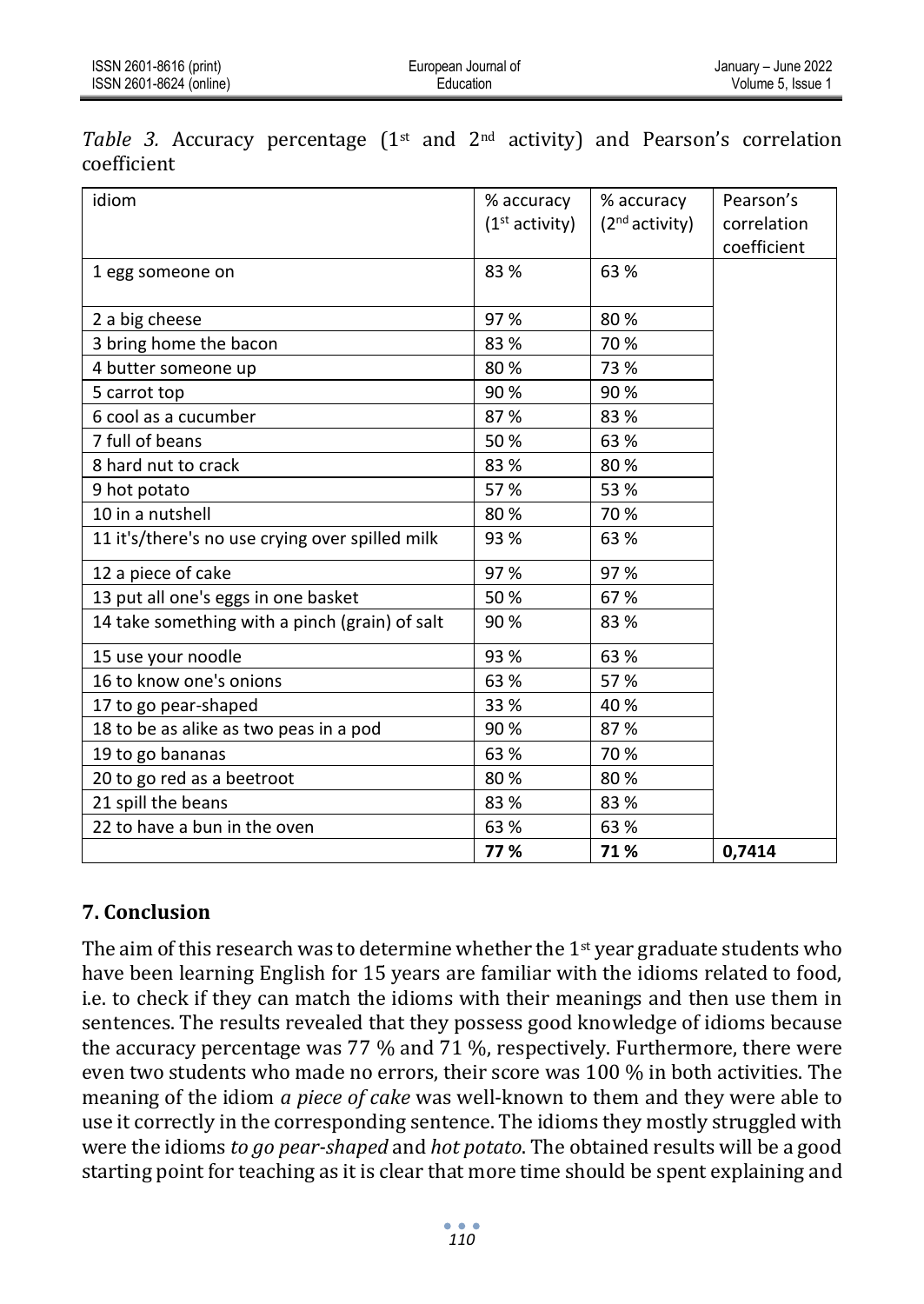| ISSN 2601-8616 (print)  | European Journal of | January - June 2022 |
|-------------------------|---------------------|---------------------|
| ISSN 2601-8624 (online) | Education           | Volume 5, Issue 1   |

teaching the above-mentioned idioms since they lead to more fluent speaking and writing. Idioms can be taught in various ways: explaining their meaning or by demonstrating the meaning of a certain idiom through a context, by discussing and analysing the idiom, using the literal meaning of an idiom, repeating and paraphrasing idiom, using background knowledge, imagining an actual situation in which the expression could be used, a meta-analysis about the nature of idioms, group discussion, retelling and rephrasing (instead of 'repeating and paraphrasing'), and figuring out the meaning of individual words in order to guess the meaning as a whole. Finally, idioms can be translated and compared to their equivalents in the mother tongue. To check whether a certain idiom is acquired, the students can be asked to match idioms with their meanings or they can be offered several different meanings of an idiom (a multiple-choice question) and they should circle the correct one. Furthermore, foreign language learners can be asked to use idioms in sentences or to replace the demonstrated meaning with the corresponding idiom. To conclude, teaching materials should contain more idioms and special emphasis should be put on their active usage since prefabricated chunks help learners to improve fluency, especially in spoken language and lead to native-like proficiency. Thus, their importance should not be neglected because they are means by which the foreign language learners can express very complex thoughts through very few words.

#### **References**

- [1] Ababneh, S. (2016). Attitudes of Jordanian EFL Students towards Learning English Idioms. *International Journal of English Language Education*, *4*(1), 172–181.
- [2] Al-Khawaldeh, N., Jaradat, A., Al-momani, H., Bani-Khair, B. (2016) Figurative Idiomatic Language: Strategies and Difficulties of Understanding English Idioms. *International Journal of Applied Linguistics and English Language*, *5*(6), 119–133.
- [3] Alexander, R. J. (1987). Problems in understanding and teaching idiomaticity in English. *Anglistik und englischunterricht, 32*, 105–122.
- [4] Badžoka, D. *Learning English in Croatian Schools: Attitudes and Age Differences*. Unpublished MA thesis, University of Zadar, 06.07.2017.
- [5] Batur, N. *Language attitudes of Croatian vocational school students toward the English language.* Unpublished MA thesis, University of Zagreb, 30.11.2016.
- [6] Boers, F. (2000). Metaphor awareness and vocabulary retention. *Applied Linguistics, 21*(4), 553–571.
- [7] Cooper, T. (1999). Processing of Idioms by L2 Learners of English. *TESOL Quarterly*, 33(2), 233–262.
- [8] Cowie, A. P., Mackin, R., & McCaig, I. R. (1983). *Oxford dictionary of current idiomatic English: Phrase, clause and sentence idioms (Vol. 2)*. Oxford: Oxford University Press.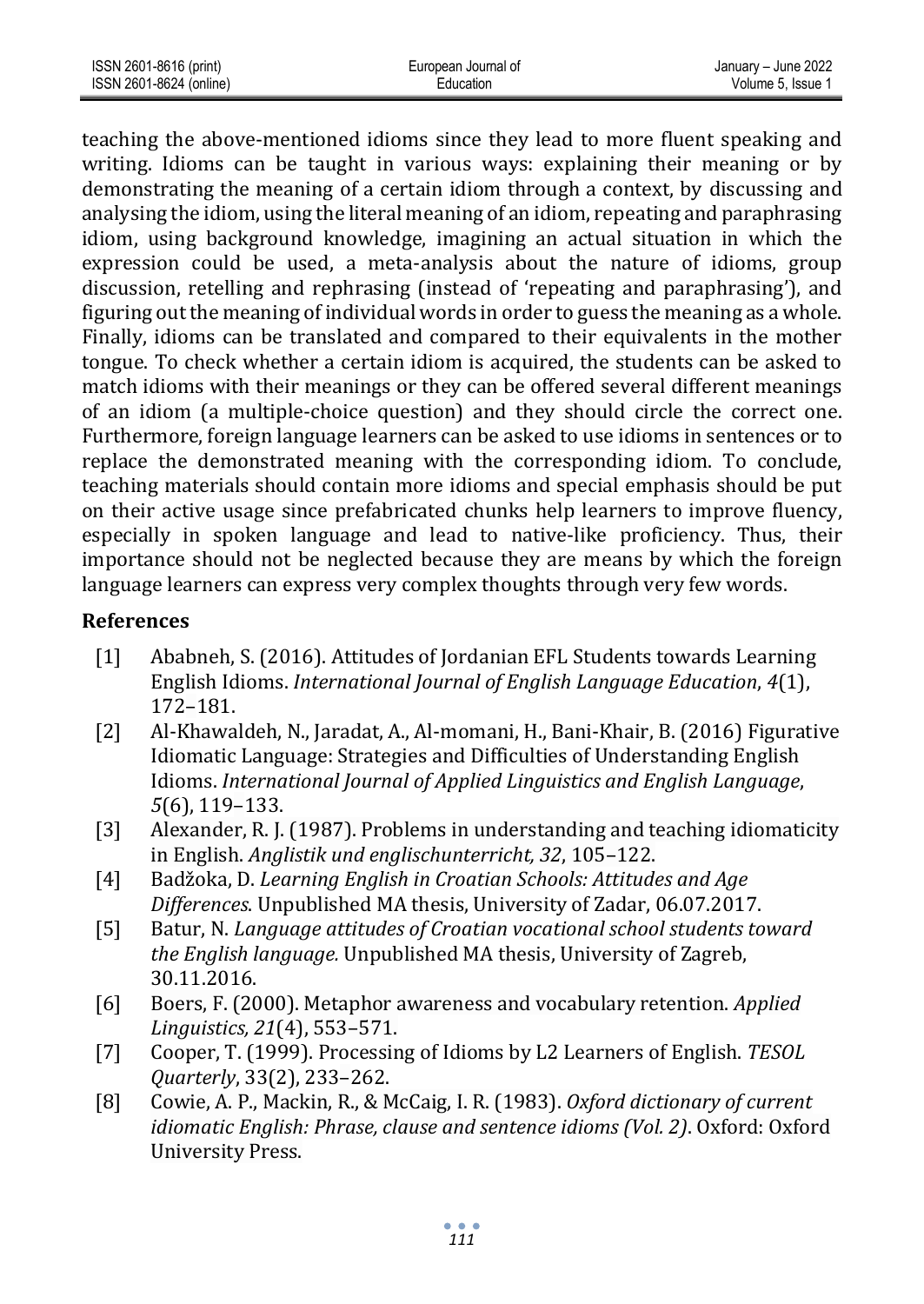| ISSN 2601-8616 (print)  | European Journal of | January - June 2022 |
|-------------------------|---------------------|---------------------|
| ISSN 2601-8624 (online) | Education           | Volume 5. Issue 1   |

| [9]    | Fernando, C. (1996). Idioms and idiomaticity. Oxford: Oxford University<br>Press.                                                                                                                              |
|--------|----------------------------------------------------------------------------------------------------------------------------------------------------------------------------------------------------------------|
| $[10]$ | Glucksberg, S. (2001). Idioms From Metaphors to "Just Long Words"? In: S.<br>Glucksberg (Ed.): Understanding figurative language: from metaphors to<br>idioms (pp. 68-89). Oxford: Oxford University Press.    |
| $[11]$ | Gramley, S., Pátzold, M. (2003). A survey of modern English. New York &<br>London: Routledge.                                                                                                                  |
| $[12]$ | Grant, L. E. (2003). A corpus-based investigation of idiomatic multiword<br>units (Doctoral dissertation). Retrieved                                                                                           |
|        | from http://researcharchive.vuw.ac.nz/xmlui/bitstream/handle/10063/32<br>7/thesis.pdf?sequence=2                                                                                                               |
| $[13]$ | Grant, L. E., Bauer, L. (2004). Criteria for Re-defining Idioms: Are we Barking<br>up the Wrong Tree? Applied Linguistics, 25(1), 38-61.                                                                       |
| $[14]$ | James, C. (1998). Errors in language learning and use: Exploring error<br>analysis. Harlow: Pearson.                                                                                                           |
| $[15]$ | Liontas, J. I. (2002). Exploring second language learners' notions of<br>idiomaticity. System, 30, 289-313.                                                                                                    |
| $[16]$ | Liu, D. (2003). The most frequently used spoken American English idioms: A<br>corpus analysis and its implications. TESOL Quarterly, 37(4), 671-700.                                                           |
| $[17]$ | Mackin, R. (1978). 'On collocations: words shall be known by the company<br>they keep' In P. Strevens (Ed.): In Honour of A.S. Hornby (pp.149-164).<br>Oxford: Oxford University Press.                        |
| $[18]$ | Makkai, A. (1972). Idiom Structure in English. The Hague: Mouton.                                                                                                                                              |
| $[19]$ | McCarthy, M. J. (1998). Spoken language and applied linguistics. Cambridge:<br>Cambridge University Press.                                                                                                     |
| $[20]$ | Moon, R. (1998a). Fixed Expressions and Idioms in English: A Corpus-Based<br>Approach. Oxford: Clarendon Press.                                                                                                |
| $[21]$ | Moon, R. (1998b). Frequencies and forms of phrasal lexemes in English. In A.<br>P. Cowie (Ed.), Phraseology, Theory, Analysis, and Applications (pp. 79-100).<br>Oxford: Clarendon Press.                      |
| $[22]$ | Nattinger, J. R., DeCarrico, J. S. (1992). Lexical Phrases and Language<br>Teaching. Oxford: Oxford University Press.                                                                                          |
| $[23]$ | Pucelj, M. (2018). Attitudes towards idioms and idiom learning strategies<br>(Master's degree thesis). Reftrieved from view (ffos.hr).                                                                         |
| $[24]$ | Rafatbakhsh, E., Ahmadi, A. (2019). A thematic corpus-based study of idioms<br>in the Corpus of Contemporary American English. Asian-Pacific Journal of<br>Second and Foreign Language Education, 4(11), 1-21. |
| $[25]$ | Schmitt, N. (2004). Formulaic sequences: Acquisition, processing, and use (Vol.<br>9). Amsterdam, Philadelphia: John Benjamins.                                                                                |
| $[26]$ | Simpson, R., Mendis, D. (2003). A corpus-based study of idioms in academic<br>speech. TESOL Quarterly, 37(3), 419-441.                                                                                         |
|        |                                                                                                                                                                                                                |